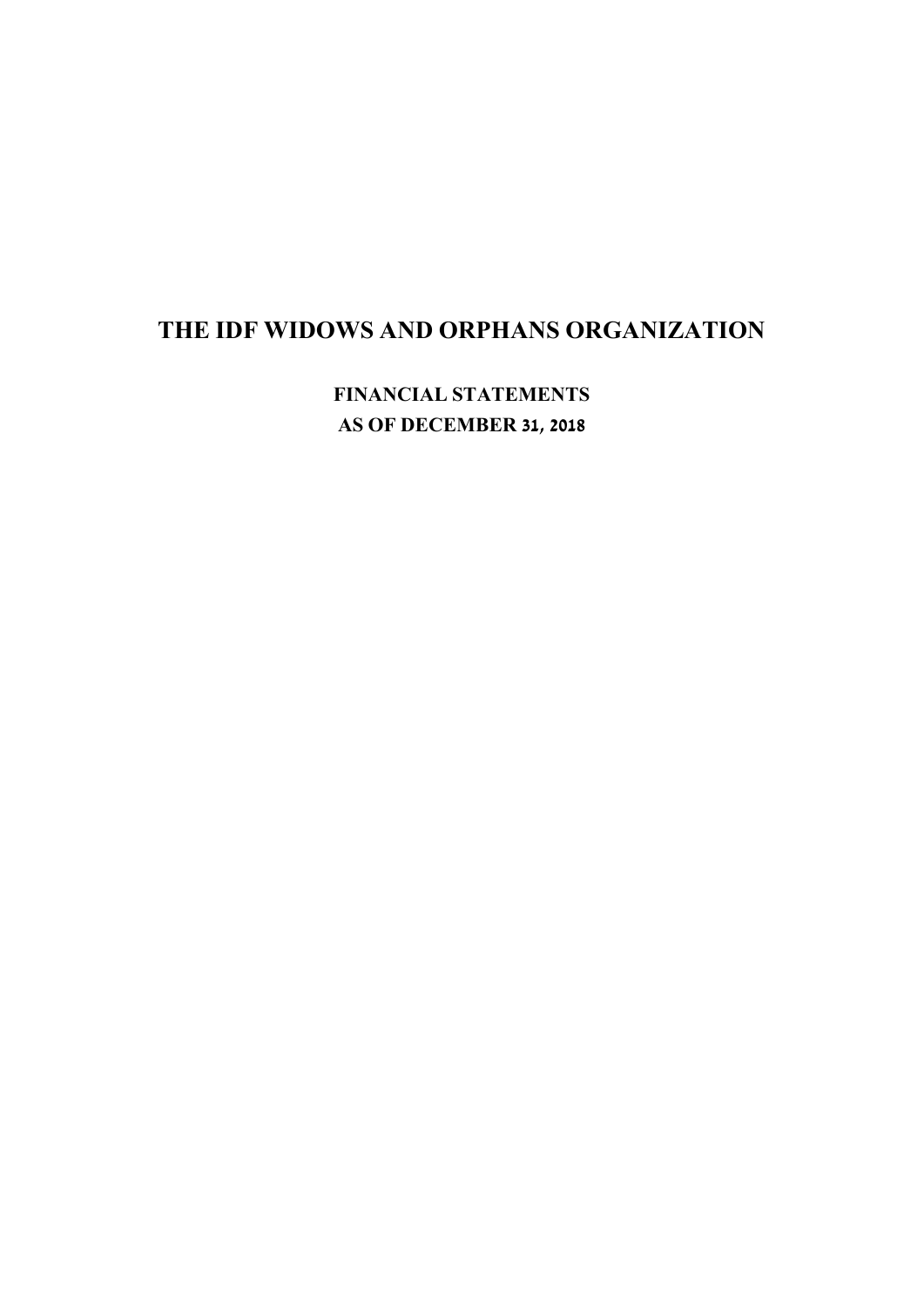## **FINANCIAL STATEMENTS AS OF DECEMBER 31, 2018**

### **TABLE OF CONTENTS**

#### **Page**

| 3         |
|-----------|
| 4         |
| 5         |
| $6 - 7$   |
| $8 - 14$  |
| $15 - 17$ |
|           |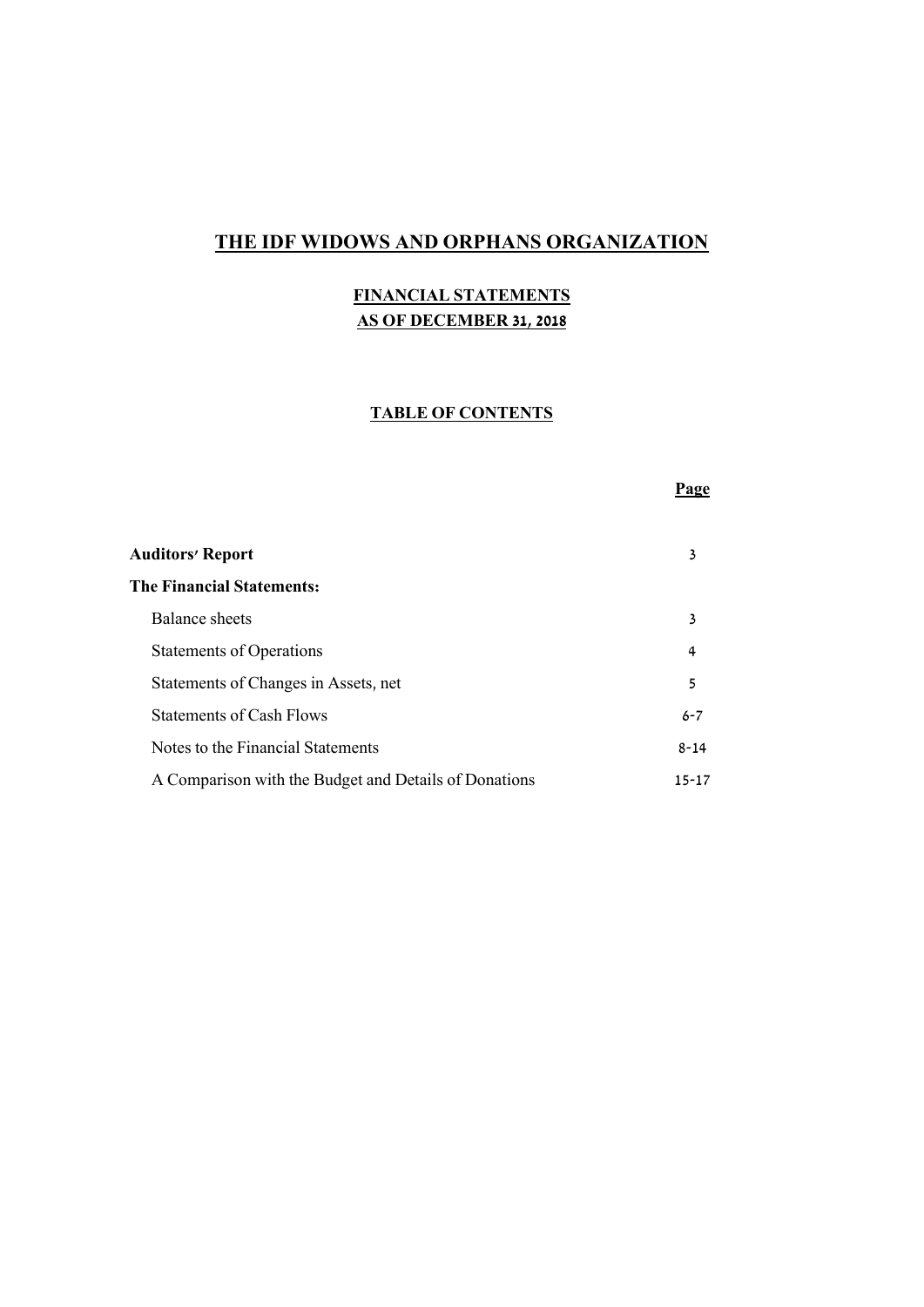## **AUDITORS' REPORT TO THE PARTNERS OF THE IDF WIDOWS AND ORPHANS ORGANIZATION**

We have audited the attached balance sheets of **the IDF Widows and Orphans Organization (Registered Society)** (hereinafter – "the Organization") as of December 31, 2018 and 2017 and the statements of operations, statements of changes in assets, net and statements of cash flows for each of the years then ended. These financial statements are the responsibility of the Organization's executive committee and management. Our responsibility is to express an opinion on these financial statements based on our audit.

Our audit was made in accordance with generally accepted auditing standards in Israel, including those prescribed by the Israeli Auditors (Auditor's Mode of Performance) Regulations, 5733-1973. These standards require us to plan and perform the audit in order to obtain reasonable assurance that these financial statements are free of material misstatement. An audit includes examining on a test basis evidence supporting the amounts and disclosures in the financial statements. An audit also includes assessing the accounting principles used and significant estimates made by the Organization's executive committee and management and evaluating the fairness of the overall presentation in the financial statements. We believe that our audit provides a reasonable basis for our opinion.

As stated in note 2(a) of the financial statements, these financial statements are presented in nominal values and not in reported amounts as required by Israeli GAAP.

In our opinion, except for the previous paragraph, the aforementioned financial statements present fairly, in all material respects, the Organization's financial position as of December 31, 2018 and 2017 and the results of its operations, changes in net assets and cash flows for each of the years then ended, in accordance with Israeli GAAP - in nominal values.

**Avidor Berdichev Gazit CPA (Isr.)**

Ramat Gan

\_\_\_\_\_\_\_\_\_\_, 2019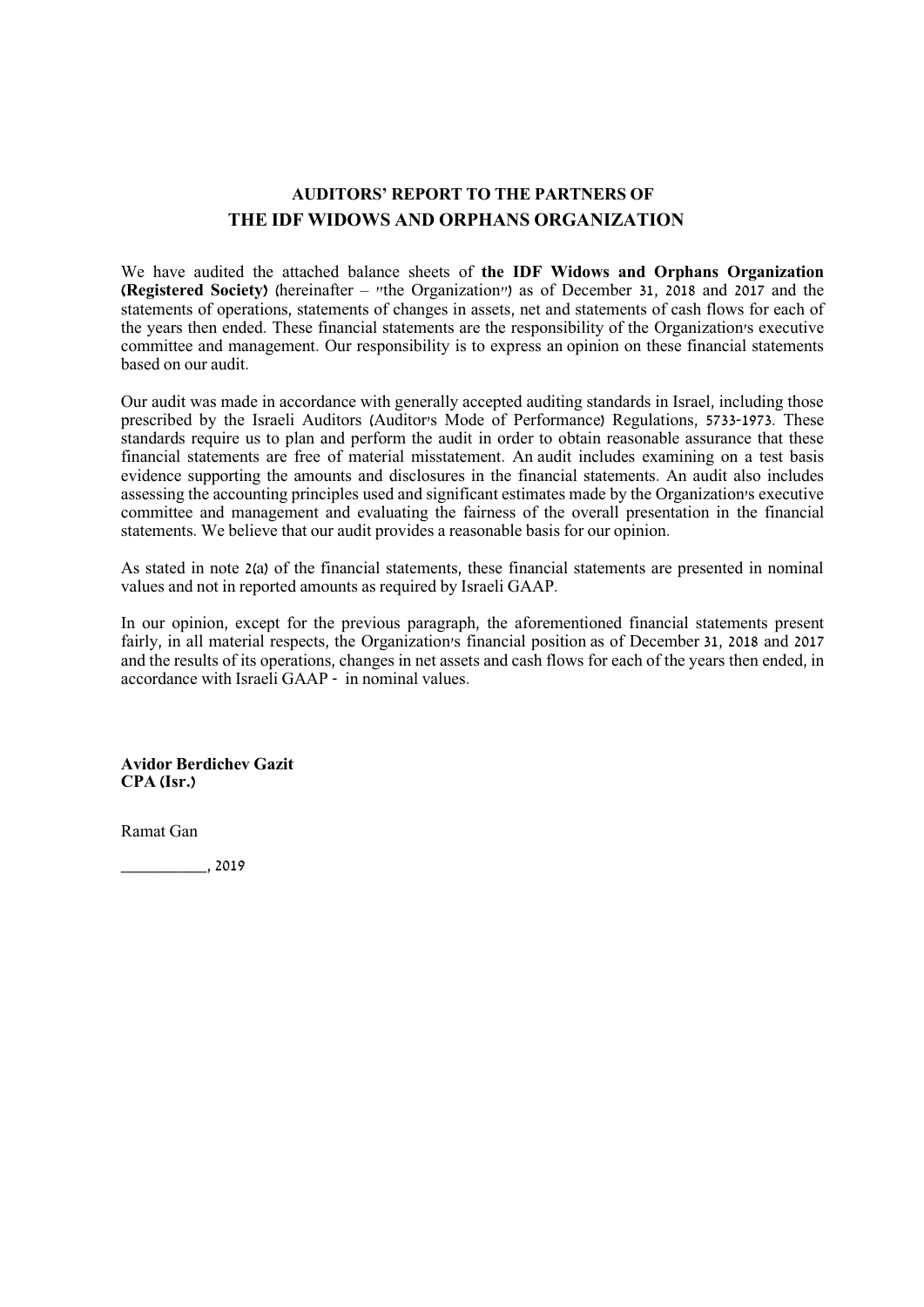# **THE IDF WIDOWS AND ORPHANS ORGANIZATION (R.S.) BALANCE SHEETS**

|                                                                                               |                     | As of December 31      |                        |
|-----------------------------------------------------------------------------------------------|---------------------|------------------------|------------------------|
|                                                                                               |                     | 2018                   | 2017                   |
|                                                                                               | <b>Note</b>         | <b>NIS</b>             |                        |
| <b>Current assets</b>                                                                         |                     |                        |                        |
| Cash and cash                                                                                 | 3                   | 1,819,148              | 1,797,858              |
| Marketable securities                                                                         |                     | 361,169                | 438,554                |
| Accounts and trade receivable                                                                 | 4                   | 512,208                | 1,212,595              |
|                                                                                               |                     |                        |                        |
| Excess of amount funded over liability for termination of<br>employer-employee relations, net | 5                   | 12,345                 | 31,396                 |
|                                                                                               |                     | ------------           |                        |
| <b>Short-term investments and assets</b><br>Attala Scholarship Fun's endowment                |                     |                        |                        |
| Aid funds                                                                                     | 6<br>$\overline{7}$ | 3,097,393              | 3,060,700              |
| Fund for the Establishment of Activity Centers                                                | 8                   | 4,907,800<br>7,845,930 | 5,142,968<br>7,118,571 |
| Fund for the distribution of scholarships                                                     | 9                   | 784,516                | 541,578                |
|                                                                                               |                     | -------------          | ------------           |
| <b>Fixed assets, net</b>                                                                      | 10                  | 302,900                | 266,458                |
|                                                                                               |                     | ------------           | -------------          |
| <b>Current liabilities</b>                                                                    |                     | 19,643,409             | 19,610,678             |
| Trade payables                                                                                | 11                  | 380,149                | 848,164                |
| Other accounts payable                                                                        | 12                  | 378,058                | 359,332                |
|                                                                                               |                     | 758,207                | 1,207,496              |
| <b>Assets</b> , net                                                                           |                     |                        |                        |
| Net assets for which there is no restriction                                                  |                     |                        |                        |
| Not designated by the Organization's institutions                                             |                     | 1,946,663              | 2,272,907              |
| Designated by the Organization's institutions                                                 |                     | 8,189,064              | 7,475,371              |
| Used as fixed assets                                                                          |                     | 302,900                | 266,458                |
|                                                                                               |                     | 10,438,627             | 10,014,736             |
| Net assets for which there is a temporary restriction                                         |                     | 5,349,182              | 5,327,746              |
| Net assets for which there is a permanent restriction                                         | 6                   | 3,097,393              | 3,060,700              |
|                                                                                               |                     | 18,885,202             | 18,403,182             |
|                                                                                               |                     | -------<br>19,643,409  | 19,610,678             |
|                                                                                               |                     | ====:                  |                        |
| 2019                                                                                          |                     |                        |                        |
| Date of approval of<br>Nechama Muskal                                                         |                     | Tammy Shelach          |                        |
| the financial statements<br>Committee member                                                  |                     | Chairman of the        |                        |
|                                                                                               |                     | Organization           |                        |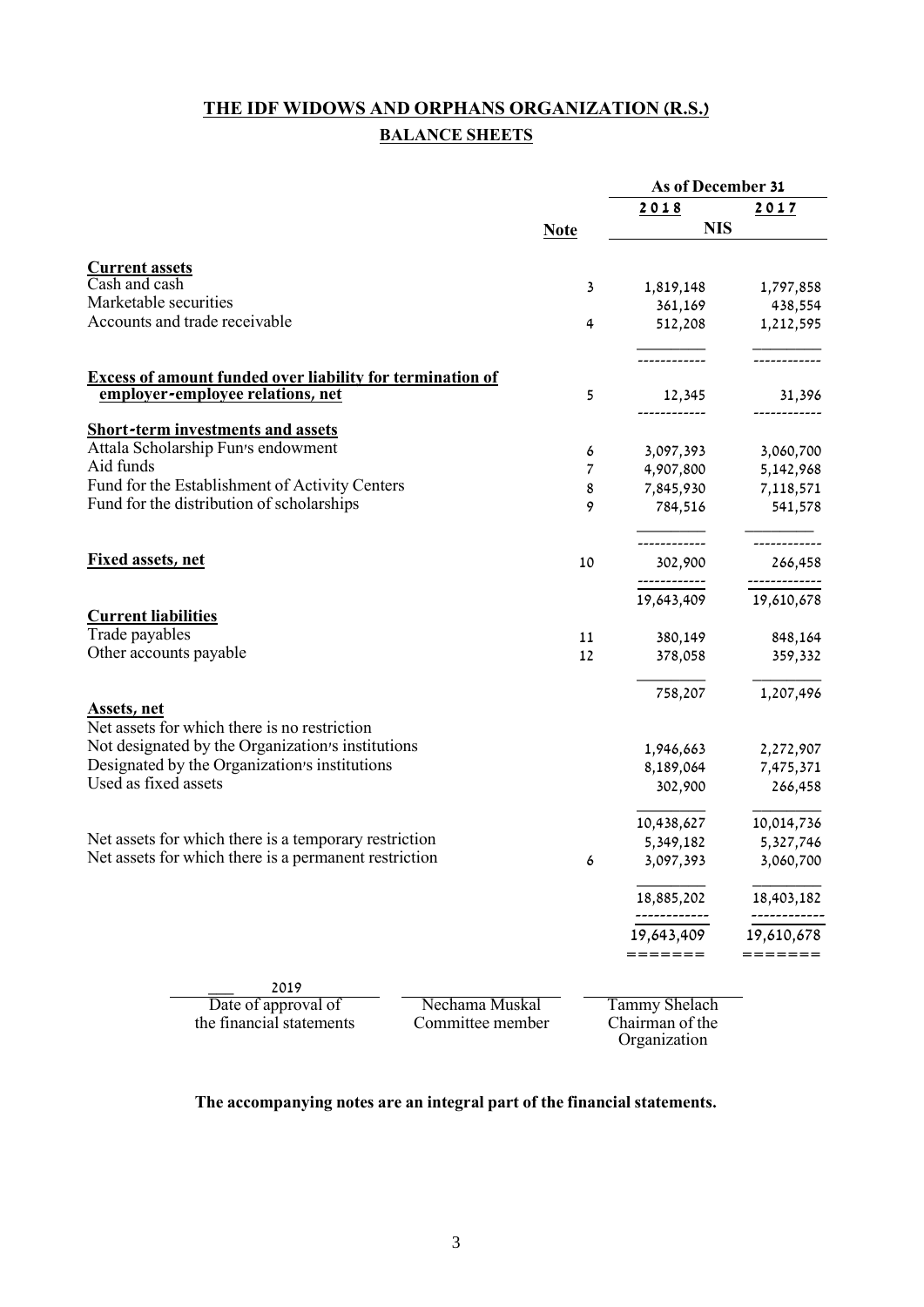# **THE IDF WIDOWS AND ORPHANS ORGANIZATION (R.S.) STATEMENTS OF OPERATIONS**

|                                             |             | For the year ended<br>December 31 |                     |
|---------------------------------------------|-------------|-----------------------------------|---------------------|
|                                             |             | 2018                              | 2017                |
|                                             | <b>Note</b> | $\overline{\text{NIS}}$           |                     |
| <b>Turnover from operations</b>             |             |                                   |                     |
| Donations                                   |             | 4,830,353                         | 3,961,086           |
| Defense Ministry's appropriations           |             | 2,078,164                         | 2,010,000           |
| Membership fees                             |             | 2,037,531                         | 1,861,737           |
| Publications in journals                    |             |                                   | 24,902              |
| Revenues from activities organized          |             | 2,174,737                         | 1,689,724           |
| Amounts released from restricted net assets |             | 721,780                           | 620,542             |
| <b>Total turnover from operations</b>       |             | 11,842,565                        | 10,167,991          |
| Cost of operations                          | 13          | 9,441,954                         | 7,536,589           |
| Net income from operations                  |             | 2,400,611                         | 2,631,402           |
| Administrative and general expenses         | 14          | 1,595,625                         | 1,385,903           |
| Net income before financing expenses        |             | 804,986                           | 1,245,499           |
| Financing expenses, net                     | 15          | 94,788)<br>- 1                    | 58,538)<br>$\left($ |
| Tax expenses                                |             | $\sim$                            | 1,133)<br>$\left($  |
| Net income for the year                     |             | 710,198                           | 1,185,828           |
|                                             |             | =======                           | =======             |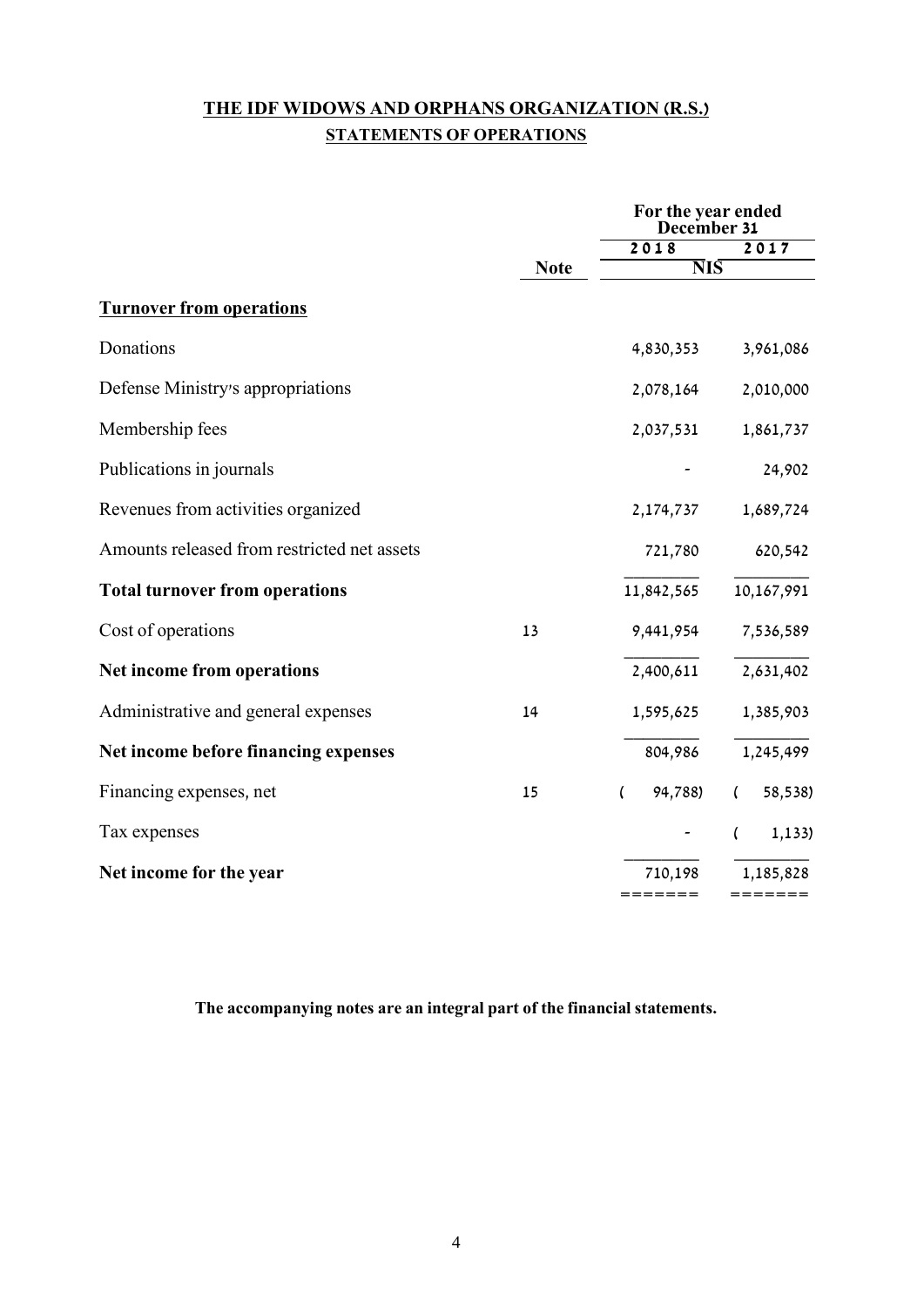## **STATEMENTS OF CHANGES IN ASSETS, NET**

|                                                                                                                                                                                       |                                                                   | <b>Unrestricted net assets</b>                         |                                                         | <b>Restricted net assets</b>           |                                    |                                                   |
|---------------------------------------------------------------------------------------------------------------------------------------------------------------------------------------|-------------------------------------------------------------------|--------------------------------------------------------|---------------------------------------------------------|----------------------------------------|------------------------------------|---------------------------------------------------|
|                                                                                                                                                                                       | Not designated<br>by the<br>Organization's<br><b>institutions</b> | Designated by<br>the<br>Organization's<br>institutions | <b>Used for</b><br>fixed<br><u>assets</u><br><b>NIS</b> | Of a<br>temporary<br>nature            | Of a<br>permanent<br><b>Nature</b> | <b>Total</b>                                      |
| <b>Balance as of January 1, 2017</b>                                                                                                                                                  | 2,062,294                                                         | 6,348,537                                              | 291,243                                                 | 5,265,534                              | 3,057,716                          | 17,025,324                                        |
| Net income for the year<br>Financing expenses – reserves<br>Withdrawal from reserves<br>Re-designation of reserves for the                                                            | 1,185,828<br>(1,000,000)                                          | 1,000,000                                              | -<br>$\overline{\phantom{a}}$                           | 459)<br>$\overline{(\ }$<br>(620, 542) |                                    | 1,185,828<br>$\overline{(\ }$<br>459)<br>620,542) |
| construction of activity centers<br>Adjusting the Attala Fund's value<br>in<br>line with the terms of the<br>endowment<br>Increase in the value of<br>designated                      |                                                                   | 126,834                                                |                                                         | 173,773                                | 2,984                              | 2,984<br>300,607                                  |
| reserves<br>Transfer to Assistance and Loan<br>Fund<br>Amounts released from net assets<br>that were used for fixed assets<br>Amounts transferred to pay for<br>depreciation expenses | 39,797)<br>(                                                      |                                                        | 39,797                                                  | 509,440                                |                                    | 509,440                                           |
| Balance as of December 31, 2017                                                                                                                                                       | 2,272,907                                                         | 7,475,371                                              | 266,458                                                 | 5,327,746                              | 3,060,700                          | 18,403,182                                        |
| Net income for the year<br>Financing expenses – reserves<br>Withdrawal from reserves                                                                                                  | 710,198                                                           |                                                        | $\overline{\phantom{a}}$                                | (721,780)                              |                                    | 710,198<br>721,780)                               |
| Re-designation of reserves for the<br>construction of activity centers                                                                                                                | (1,000,000)                                                       | 1,000,000                                              |                                                         |                                        | 36,693                             | 36,693                                            |
| Adjusting the Attala Fund's value<br>in<br>line with the terms of the                                                                                                                 |                                                                   | (286, 307)                                             |                                                         | 17,720)                                |                                    | 304,027)                                          |
| endowment<br>Increase in the value of<br>designated                                                                                                                                   |                                                                   |                                                        |                                                         | 760,936                                |                                    | 760,936                                           |
| Reserves<br>Transfer to Assistance and Loan                                                                                                                                           | (111,880)                                                         |                                                        | 111,880                                                 |                                        |                                    |                                                   |
| Fund<br>Amounts released from net assets<br>that were used for fixed assets<br>Amounts transferred to pay for<br>depreciation expenses                                                | 75,438                                                            |                                                        | (75, 438)                                               |                                        |                                    |                                                   |
| Balance as of December 31, 2018                                                                                                                                                       | 1,946,663<br>======                                               | 8,189,064<br>======                                    | 302,900<br>=====                                        | 5,349,182<br>======                    | 3,097,393<br>======                | 18,885,202<br>=======                             |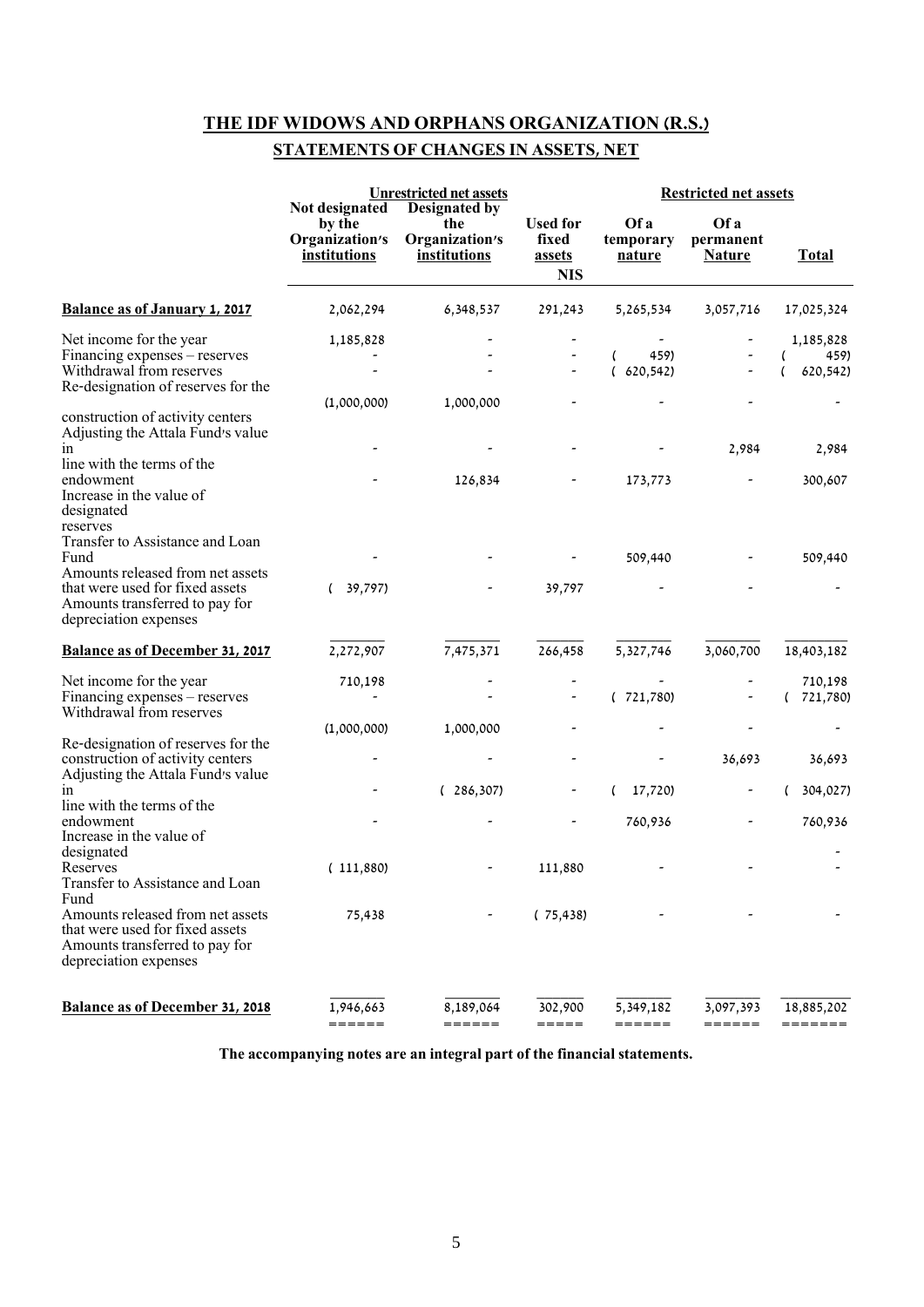# **THE IDF WIDOWS AND ORPHANS ORGANIZATION (R.S.) STATEMENTS OF CASH FLOWS**

|                                                                                                | For the year ended<br>December 31 |             |
|------------------------------------------------------------------------------------------------|-----------------------------------|-------------|
|                                                                                                | 2018                              | 2017        |
|                                                                                                | <b>NIS</b>                        |             |
| <b>Cash flow from operating activities</b>                                                     |                                   |             |
| Net income for the year                                                                        |                                   |             |
| Adjustments required to present cash flow from operating<br>$\text{activities}$ – see Appendix | 710,198                           | 1,185,828   |
| Net cash provided by operating activities                                                      | 484,223                           | 7,427)      |
|                                                                                                | 1,194,421                         | 1,178,401   |
| <b>Cash flow from investment activities</b>                                                    |                                   |             |
| Amounts deposited in a reserve for the construction of                                         |                                   |             |
| activity centers                                                                               | (1,000,000)                       | (1,000,000) |
| Proceeds from the sale (acquisition) of marketable securities,                                 | 61,251)                           | 793,360     |
| net                                                                                            | 111,880)                          | 39,797)     |
| Acquisition of fixed assets                                                                    |                                   |             |
|                                                                                                | (1, 173, 131)                     | (246, 437)  |
| Net cash used in investment activities                                                         |                                   |             |
|                                                                                                | 21,290                            | 931,964     |
| Increase in cash and cash equivalents                                                          | 1,797,858                         | 865,894     |
| Balance of cash and cash equivalents at the start of the year                                  | 1,819,148                         | 1,797,858   |
| Balance of cash and cash equivalents at the end of the year                                    | ======                            |             |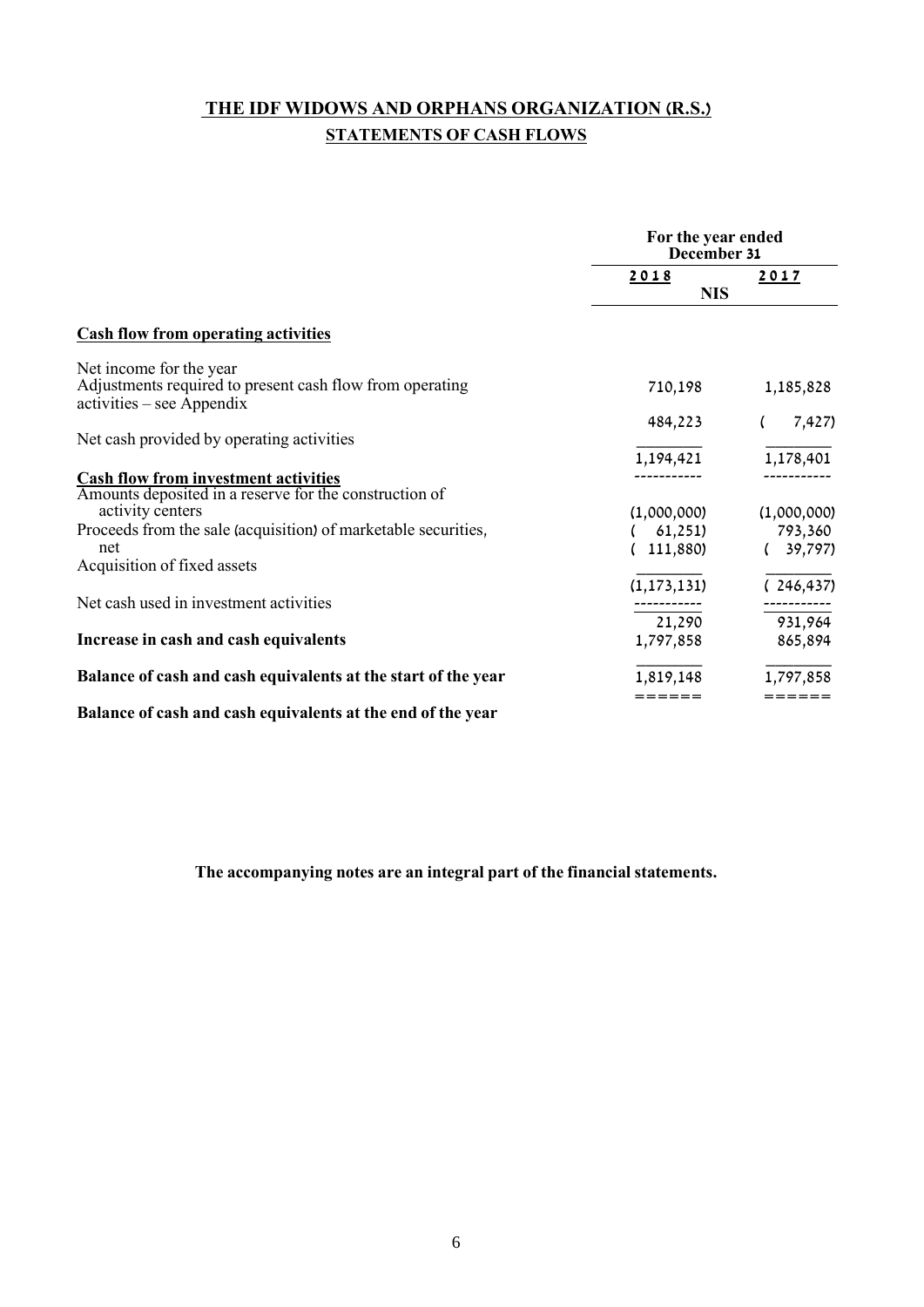# **THE IDF WIDOWS AND ORPHANS ORGANIZATION (R.S.) STATEMENTS OF CASH FLOWS (continued)**

#### **Appendix – adjustments required to present the cash flow from operating activities**

|                                                                 | For the year ended<br>December 31<br>2018<br><b>NIS</b> |            |
|-----------------------------------------------------------------|---------------------------------------------------------|------------|
|                                                                 |                                                         |            |
| <u>Income and expenses not involving cash flows:</u>            |                                                         |            |
| Depreciation                                                    | 75,438                                                  | 64,582     |
| Decrease in excess of reserve over liability for termination of |                                                         |            |
| employer-employee relations, net                                | 19,051                                                  | 9,920      |
| Decrease in value of marketable securities, net                 | 138,636                                                 | 48,691     |
| <b>Changes in asset and liability items:</b>                    |                                                         |            |
| Decrease (increase) in other accounts receivable                | 700,387                                                 | (504, 211) |
| Increase (decrease) trade payables                              | (468, 015)                                              | 323,674    |
| Increase in other accounts payable                              | 18,726                                                  | 66,070     |
|                                                                 | 484,223                                                 | 7,427)     |
|                                                                 |                                                         |            |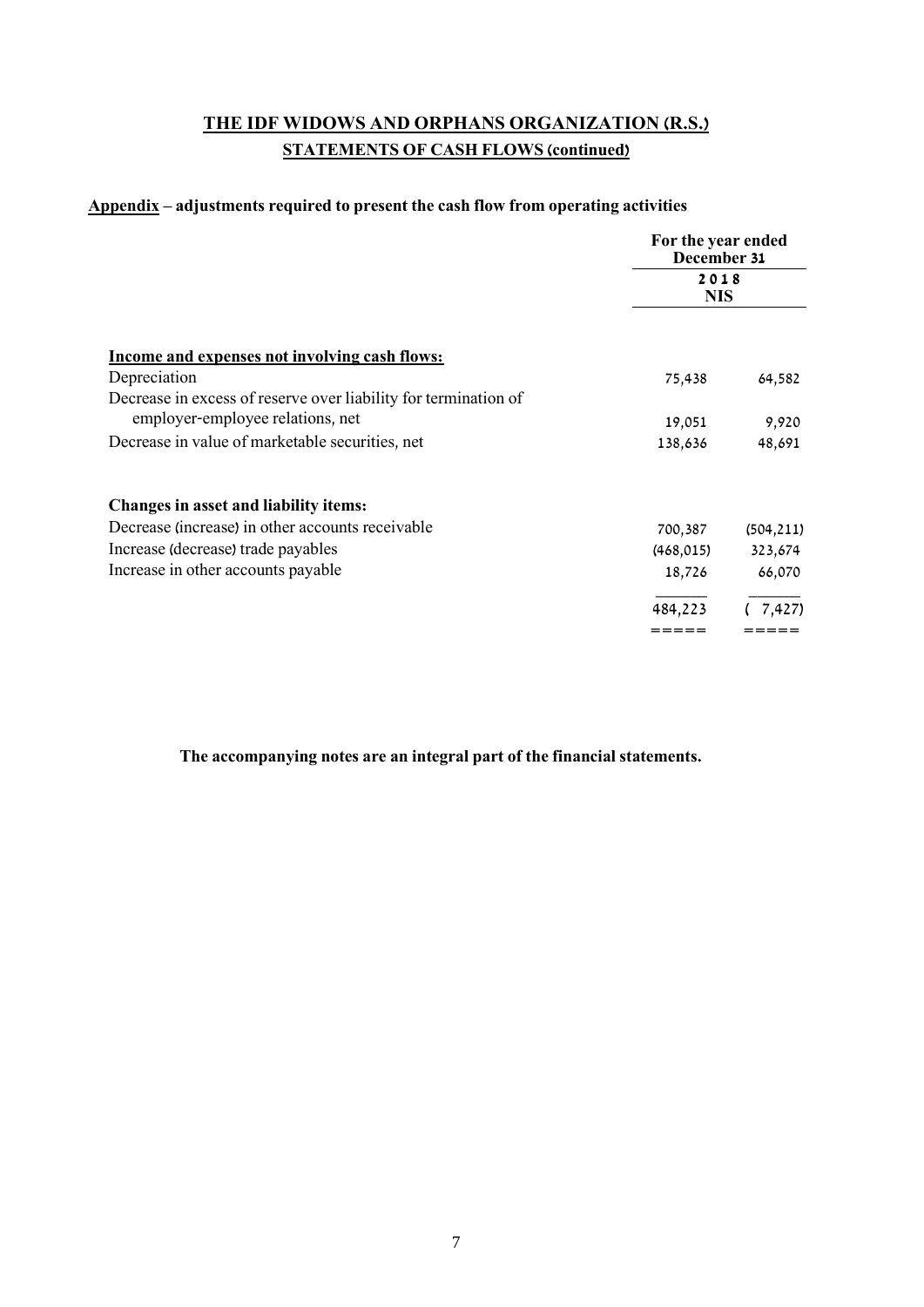#### **NOTES TO THE FINANCIAL STATEMENTS**

#### **NOTE 1 – GENERAL:**

A. The IDF Widows and Orphans Organization (Registered Society) (hereinafter – "**the Organization**") was established on December 22, 1991 and operates in accordance with the Associations Law, 1980. Initially the Organization was registered under the name: "The Organization for Family Members of Israeli War Casualties", and in 1999 changed its name to: "the IDF Widows and Orphans Organization". In 1996 the Organization was recognized by the Minister of Defense as the representative organization by virtue of the Fallen Soldiers Families Law (Pension and Rehabilitation), 1950. As a result of this decision, among others, the Organization is awarded an annual budget by the Ministry of Defense.

The Organization's objectives, as determined in the Organization's Articles of Association, is acting vis-à-vis any person or entity, organization or government authority or the public in general for the rehabilitation of members of the organization, both in general and as individuals, and enlisting the help and assistance of different social and economic entities, with respect to education and employment, medical, mental, legal and financial support to the Organization's members. To achieve these goals, the Organization is soliciting donations, grants, endowments, loans, member fees and other budgets to finance its activities and provide assistance to its members.

The Organization's activities are carried out in pursuit of public purposes within their meaning in the Income Tax Ordinance, and therefore its income is not liable to tax by virtue of Section 9(2) of the Income Tax Ordinance.

The Organization has obtained a "certificate of proper management" under section 46 of the Income Tax Ordinance, whereby donations made to a charitable institution entitle an individual donor to tax credit at the rate of 35% of the amount of donation (or, for corporations - tax credit at the rate of corporate tax).

#### B. Government support:

The Organization receives budget support from the Ministry of Defense.

C. The definitions in these financial statements are in accordance with Accounting Standard No. 5 of the Israeli Accounting Standards Board regarding "Accounting Principles and Financing Reporting by Non-Profit Organizations".

#### Restricted Net Assets

Net assets deriving from charitable donations received by the Organization or other inflow of funds, which must by used for specific purposes as stipulated by the donors.

#### Temporary restrictions

Donor stipulations that expire upon the occurrence of a specific event or with the passage of time, or that can be fulfilled or lifted by taking specific actions in accordance with said stipulations.

#### Permanent restrictions

Donor stipulations that do not expire with the passage of time, and that cannot be fulfilled or lifted by taking specific actions in accordance with said stipulations.

#### Other information

As defined in Audit Standard 75 of the Bureau of Certified Public Accountants in Israel regarding "Other Information in Documents Containing Audited Financial Statements".

D. The preparation of financial statements in conformity with generally accepted accounting principles requires management to use estimates or assessments that affect the reported amounts of assets and liabilities, the disclosure regarding contingent assets and liabilities and the amount of income and expenses for reported periods. Actual results may differ from these estimates.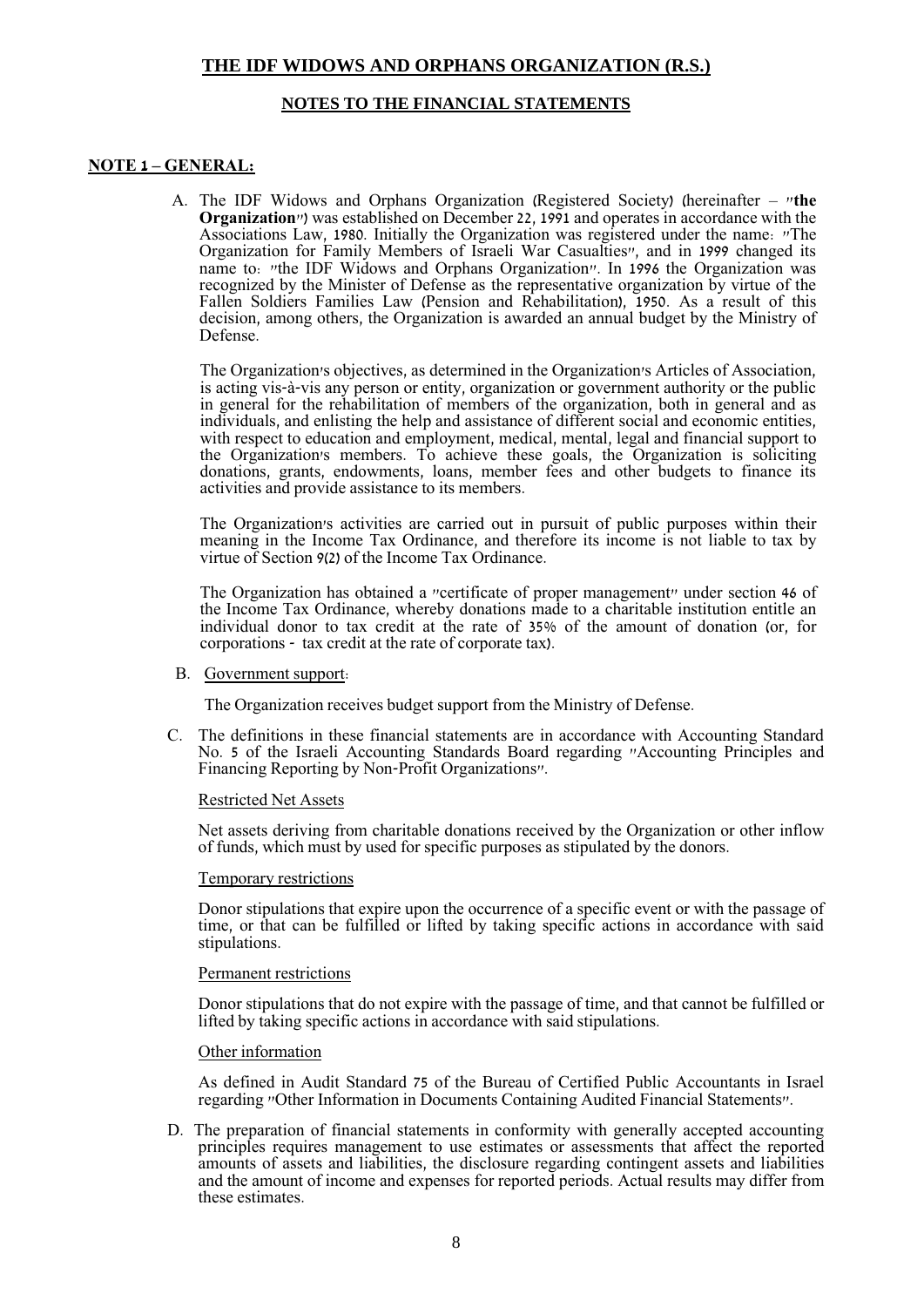#### **NOTES TO THE FINANCIAL STATEMENTS**

#### **NOTE 2 – SIGNIFICANT ACCOUNTING POLICIES:**

The significant accounting policies set out below have been consistently applied in the preparation of these financial statements:

A. Effect of changes in the general purchasing power of Israeli currency

The Financial Statements have been prepared in accordance with generally accepted accounting principles, based on the historical cost convention. No disclosure has been provided in these reports regarding the impact of changes in the general purchasing power of Israeli currency on the Organization's activities. Furthermore, the financial statements are not presented in reported amount as required by generally accepted Israeli accounting rules.

#### B. Restricted donations

Donations and/or other inflow of assets, which were earmarked for specific purposes by the donors, and used to fund the non-profit's activities during the reported year, are recorded as revenues on the statement of activities.

Donations, which were earmarked for specific purposes by the donors, but were not used by the non-profit to fund its activities during the reported year, are recorded on the statement of changes in net assets, as an addition to the restricted net assets. Once the non-profit has used this donation for the specific purposes for which it was given, this donation is recorded on the statement of changes in net assets and on the statement of activities as amounts released from restricted net assets – to be used for the non-profit's activities.

#### C. Cash and Cash Equivalents

The Company considers highly-liquid investments, which include short-term bank deposits (up to three months from date of deposit) that are not restricted as to withdrawal or use, to be cash and cash equivalents.

Balances in or linked to foreign currency were included according to the representative exchange rates at the balance sheet date, as follows:

|                                  | December 31 |        |
|----------------------------------|-------------|--------|
| Consumer Price Index (in points) | 2018        | 2017   |
| NIS / USD exchange rate          | 132.76      | 131.71 |
| NIS / Euro exchange rate         | 3.748       | 3.467  |
|                                  | 4.2916      | 4.1526 |

D. Investments

Debentures, shares and options were included according to their value on the Tel Aviv Stock Exchange as of the Balance Sheet Date. Certificates of participation in mutual funds were included according to redemption prices as of the date of the financial statements. Bank deposits include linkage differences, exchange rate differences and accumulated interest as of the date of the financial statements. Gains (losses) on these investments were included on the statements of activities under financing income (expenses), net.

E. Fixed Assets

Fixed assets are included at cost net of accumulated depreciation.

Depreciation is calculated using the straight line method over the estimated useful life of the assets.

F. Liabilities

Include commitments, which the Organization assumed up to the date of the financial statements date.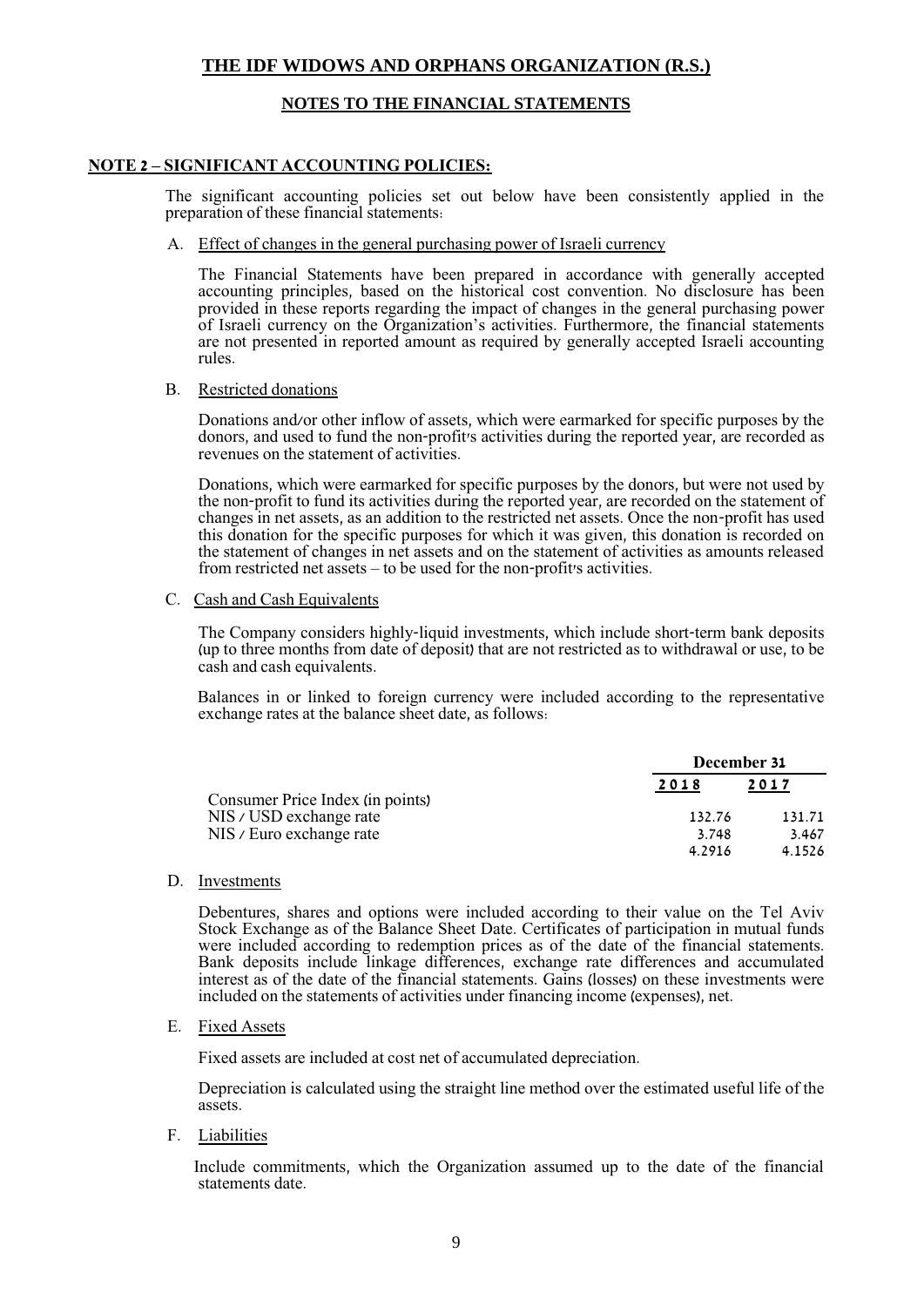#### **NOTES TO THE FINANCIAL STATEMENTS**

#### **NOTE 2 – SIGNIFICANT ACCOUNTING POLICIES (continued):**

G. Revenue recognition

Revenue is recognized on an accrual basis, including deferred donations receivable by means of credit cards and checks for collection, which relate to the report period but which have not been received as of the balance sheet date, and outstanding checks for the report period, which have not been received until the balance sheet date and the collection of which is expected subsequent to the balance sheet date, as well as donations relating to the reported period which have been received by the date of signing of the financial statements.

Donations, which were received in the form of assets, were included in the Financial Statements according to the fair value of the assets as assessed by the Organization.

H. Expenses

Expenses are recorded on an accrual basis and include provisions for liabilities, which were incurred by the Organization up to the date of the financial statements.

#### **NOTE 3 – CASH EQUIVALENTS**

| <b>Composed as follows:</b>                                                 | December 31                   |                              |
|-----------------------------------------------------------------------------|-------------------------------|------------------------------|
|                                                                             | 2018                          | 2017                         |
|                                                                             | <b>NIS</b>                    |                              |
| Cash in Israeli currency<br>Cash in foreign currency<br>Short-term deposits | 1,678,217<br>92,234<br>48,697 | 821,484<br>928,698<br>47,676 |
|                                                                             | 1,819,148                     | 1,797,858                    |

#### **NOTE 4 – ACCOUNTS RECEIVABLE AND DEBIT BALANCES**

| <b>Composed as follows:</b>                  | December 31 |           |
|----------------------------------------------|-------------|-----------|
|                                              | 2018        | 2017      |
|                                              | NIS         |           |
| Unearned income                              |             | 679,000   |
| Credit card companies and outstanding checks | 481,192     | 504,648   |
| Prepaid expenses                             | 31,016      | 28,947    |
|                                              | 512,208     | 1,212,595 |
|                                              |             |           |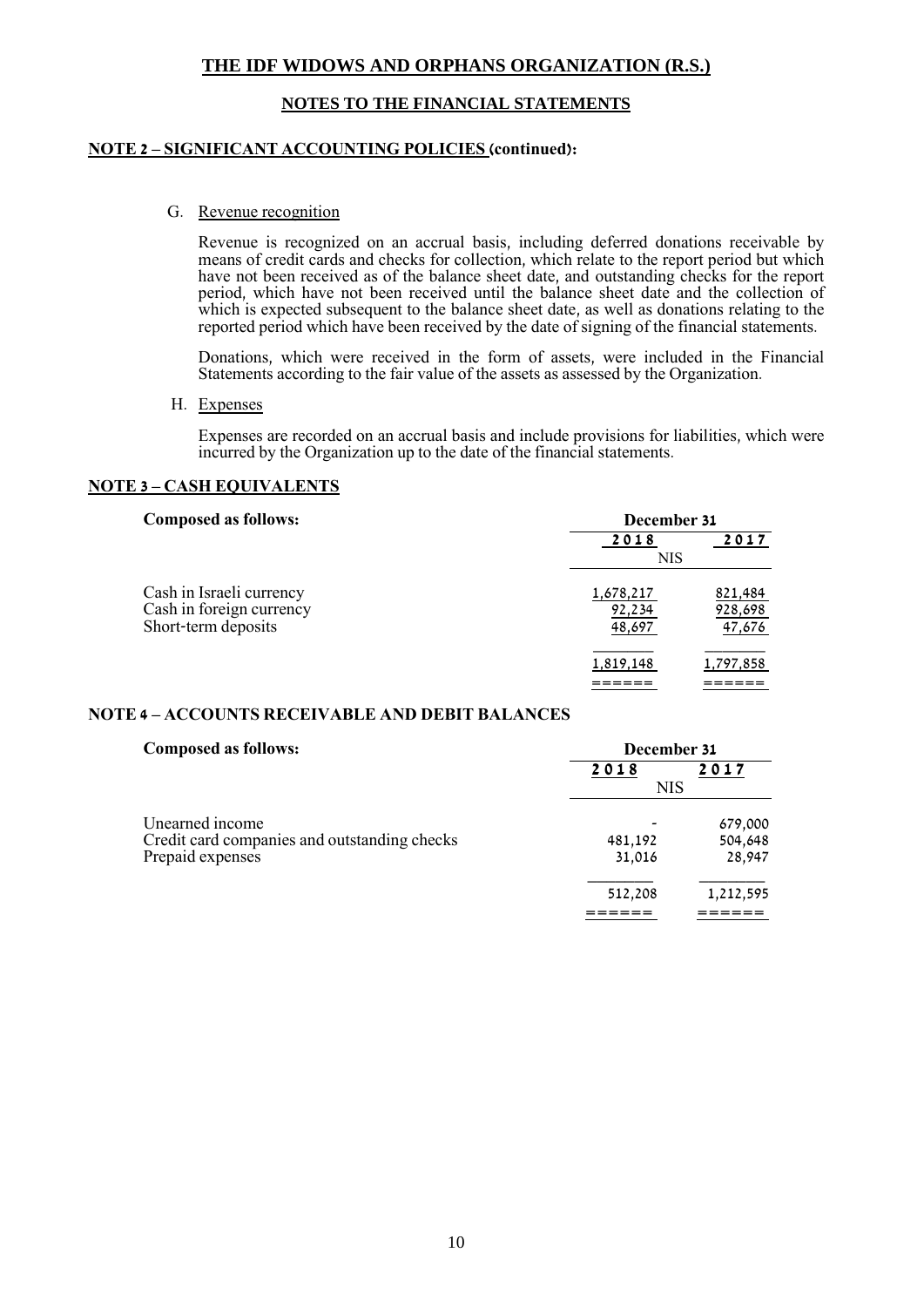#### **NOTES TO THE FINANCIAL STATEMENTS**

#### **NOTE 5 – EXCESS OF AMOUNT FUNDED OVER LIABILITY FOR TERMINATION OF EMPLOYER-EMPLOYEE RELATIONS, NET**

The Organization's liabilities due to termination of employer-employee relations in respect of its employees are fully covered by regular payments to insurance companies and by the balance of the reserve for severance pay. The amounts accumulated in insurance policies are not under the Organization's control and management, and therefore are not presented in the balance sheet.

The Organization's liabilities due to termination of employer-employee relations, which are not included in pension plans or insurance policies, are included in the balance sheet in accordance with the Labor Law and labor agreements, and are computed based on the last salary of the Organization's employees at the balance sheet date.

The funded amount in the severance pay fund includes accumulated profits, which may be withdrawn once these liabilities have been repaid pursuant to labor agreements and the Severance Pay Law.

|                                  | December 31 |           |
|----------------------------------|-------------|-----------|
|                                  | 2018        | 2017      |
|                                  | <b>NIS</b>  |           |
| Composition:                     |             |           |
| Amount funded                    | 120,102     | 124,340   |
| Less – reserve for severance pay | (107, 757)  | (92, 944) |
|                                  | 12,345      | 31,396    |
|                                  |             |           |

#### **NOTE 6 – ENDOWMENT OF THE ATALLA SCHOLARSHIP FUND**

In accordance with the court's decision, the Non-Profit Organization (NPO) serves as Trustee-Manager of the aforesaid endowment as of 1994. The amount of endowment in nominal values as of February 8, 1994, the date on which the funds were transferred to the NPO's trust, is NIS 1,446,160. The Organization serves as the trustee and manager of the Atalla-Margalit Fund's endowment. The terms of the endowment limit the Organization to provide scholarships to IDF orphans out of the profits from the deposit (the real return on the funds, linked to the CPI).

|                                              | December 31 |           |
|----------------------------------------------|-------------|-----------|
|                                              | 2018        | 2017      |
| <b>Composed as follows:</b>                  | <b>NIS</b>  |           |
| The donation                                 | 1,446,160   | 1,446,160 |
| Linkage differences accrued to the Fund, net |             |           |
|                                              | 1,651,233   | 1,614,540 |
|                                              | 3,097,393   | 3,060,700 |
|                                              |             |           |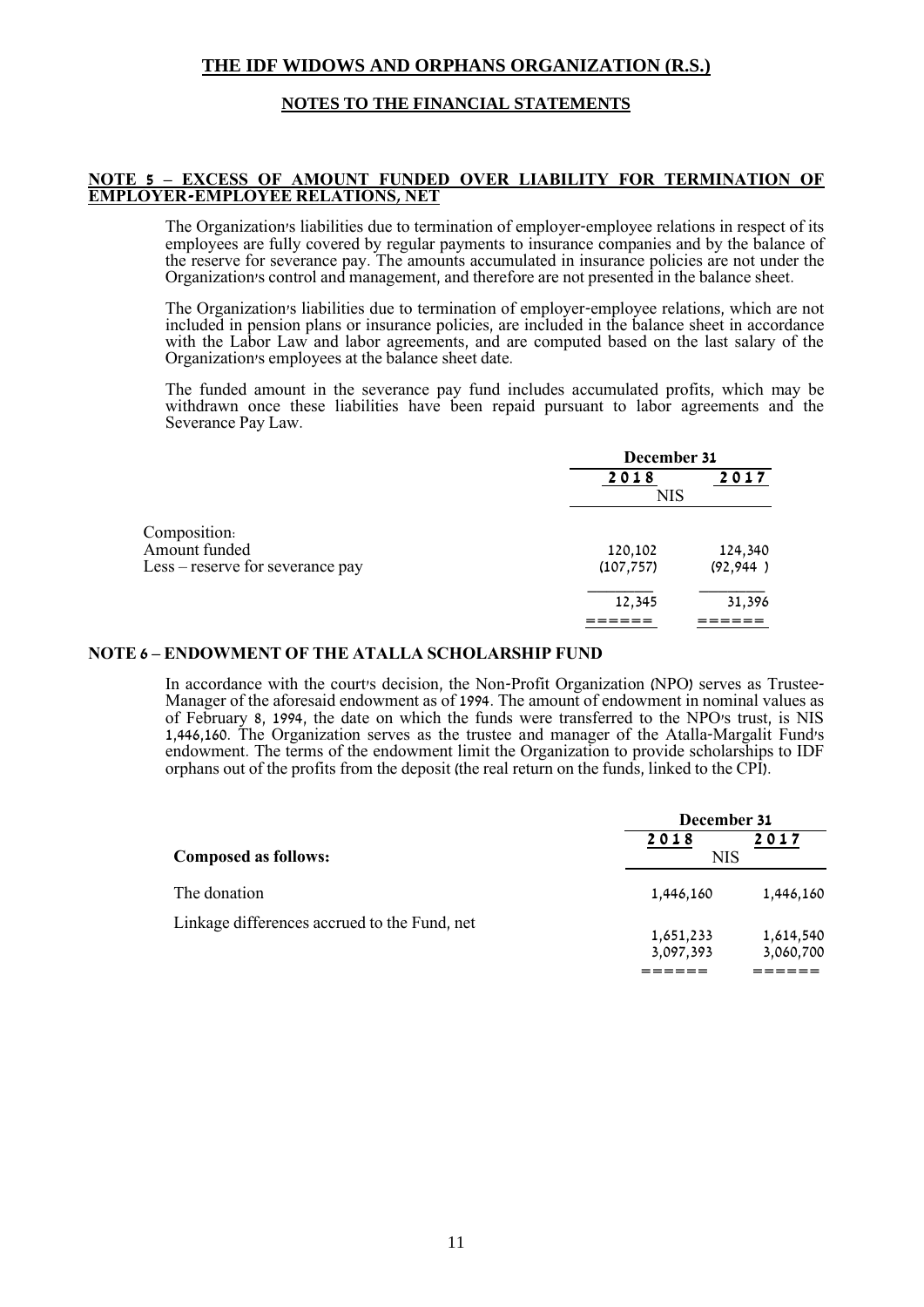#### **NOTES TO THE FINANCIAL STATEMENTS**

#### **NOTE 7 – ASSISTANCE FUNDS**

|                                        | December 31        |           |
|----------------------------------------|--------------------|-----------|
| <b>Composed as follows:</b>            | 2018<br><b>NIS</b> | 2017      |
| Loan deposit to members of the NPO (A) | 4,405,051          | 4,153,648 |
| Medical Assistance Fund (B)            | 502,749            | 989,320   |
|                                        | 4,907,800          | 5,142,968 |
|                                        |                    |           |

A. The fund was established in 2005 and is funded with monthly membership fees in the amount of NIS 5.00, in accordance with the resolution of the Knesset's Labor and Welfare Committee, which are deducted from the membership fees paid to the Organization by its members.

The amount is deposited with a bank and bears annual interest of Prime minus 1.5%. The deposit is used as the Organization's guarantee for loans taken by its members, which are provided by the bank on favorable terms.

#### **NOTE 8 – FUND FOR THE CONSTRUCTION OF ACTIVITY CENTERS**

The Organization's Executive Committee resolved in the past to designate a sum of NIS 3,500,000 from the Organization's balances for the construction of activity centers for member widows. In 2015, the Executive Committee decided to set aside a sum of NIS 5,000,000. In the period 2016 to 2018, it was decided to designate an additional sum of NIS 1,000,000 per year, so that the fund's balance as of December 31, 2018 was NIS 7,845,930 (including changes in the value of securities, which are attributed to the fund).

#### **NOTE 9 – FUND FOR THE DISTRIBUTION OF SCHOLARSHIPS**

A. In the past, the Organization's Executive Committee resolved to designate a sum of NIS 1,000,000 from the Organization's balances for the provision of scholarships and wedding gifts. The fund is included in the balance sheet at the designated amount after deducting the amounts withdrawn for the distribution of scholarships and adding the changes in the value of securities, which are attributed to the fund.

During the reported year and the preceding year, no scholarships were paid from the fund's deposit.

- B. The fund includes a donation, which is designated for the distribution of scholarships from the endowment of the late Sarah and Joseph Graff, which was received in 2011. During the reported year and the preceding year, no scholarships were paid from the fund's deposit.
- C. The fund includes a donation in the amount of NIS 256,656, which is designated for the distribution of scholarships from the endowment of the late Charlotte and Heinrich Bergman, which was received in 2018. During the reported year and the preceding year, no scholarships were paid from the fund's deposit.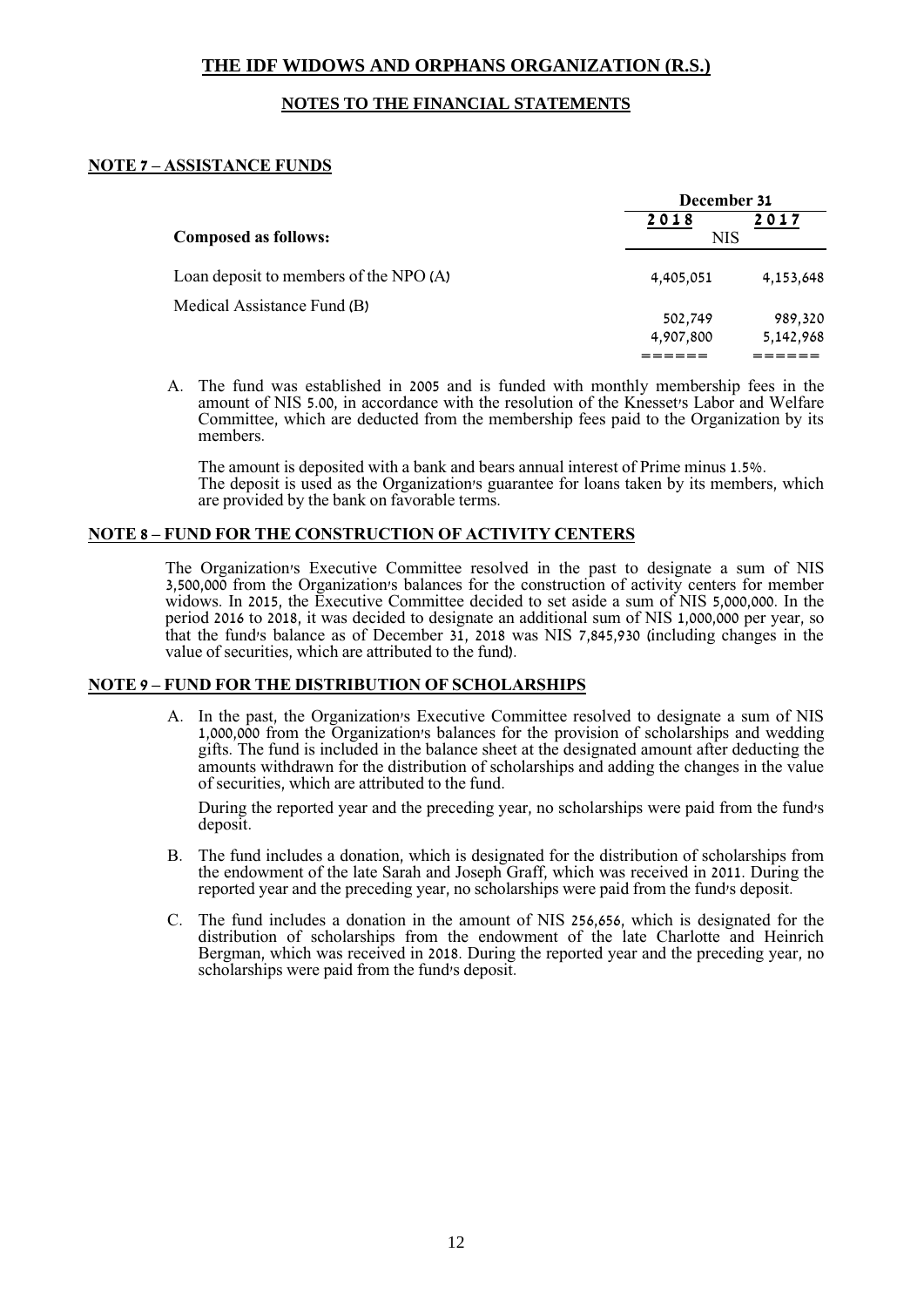#### **NOTES TO THE FINANCIAL STATEMENTS**

### **NOTE 10 – FIXED ASSETS, NET**

| <b>Composed as follows:</b>     | <b>Computers</b> | <b>Furniture</b><br>and office<br>equipment | Leasehold<br><u>improvement</u><br><b>NIS</b> | <b>Total</b> |
|---------------------------------|------------------|---------------------------------------------|-----------------------------------------------|--------------|
|                                 |                  |                                             |                                               |              |
| Cost                            |                  |                                             |                                               |              |
| Balance as of January 1, 2018   | 425,440          | 444,144                                     | 462,119                                       | 1,331,703    |
| Additions during the year       | 94,104           | 17,776                                      |                                               | 111,880      |
| Balance as of December 31, 2018 | 519,544          | 461,920                                     | 462,119                                       | 1,443,583    |
|                                 |                  |                                             |                                               |              |
| <b>Accumulated depreciated</b>  |                  |                                             |                                               |              |
| Balance as of January 1, 2018   | 384,128          | 350,124                                     | 330,993                                       | 1,065,245    |
| Depreciation during the year    | 26,041           | 16,618                                      | 32,779                                        | 75,438       |
| Balance as of December 31, 2018 | 410,169          | 366,742                                     | 363,772                                       | 1,140,683    |
|                                 |                  |                                             |                                               | -----------  |
| <b>Depreciated cost</b>         |                  |                                             |                                               |              |
| As of December 31, 2018         | 109,375          | 95,178                                      | 98,347                                        | 302,900      |
|                                 | =====            | $= = = = = =$                               | $=$ $=$ $=$ $=$                               | =====        |
| As of December 31, 2017         | 41,312           | 94,020                                      | 131,126                                       | 266,458      |
|                                 | =====            | $= = = = =$                                 | $=====$                                       | =====        |
| Depreciation rates              | 33%              | 15%-7%                                      | 10%                                           |              |
|                                 | $=$ = = = =      | $=====$                                     | $=$ = = = =                                   |              |

# **NOTE 11 – TRADE PAYABLES**

|                             | December 31 |         |  |
|-----------------------------|-------------|---------|--|
|                             | 2018        | 2017    |  |
| <b>Composed as follows:</b> | <b>NIS</b>  |         |  |
| Open accounts               | 189,443     | 353,320 |  |
| Checks outstanding          | 190,705     | 494,844 |  |
|                             | 380,148     | 848,164 |  |
|                             |             |         |  |

## **NOTE 12 – OTHER ACCOUNTS PAYABLE**

|                                                | For the year ended<br>December 31 |         |
|------------------------------------------------|-----------------------------------|---------|
|                                                | 2018                              | 2017    |
| <b>Composed as follows:</b>                    | <b>NIS</b>                        |         |
| Employees and institutions in respect of wages | 191,737                           | 212,019 |
| Accrued expenses                               | 107,000                           | 63,780  |
| Finance Ministry – Income Tax                  | 1,133                             | 1,133   |
| <b>Others</b>                                  | 78,188                            | 82,400  |
|                                                | 378,058                           | 359,332 |
|                                                |                                   |         |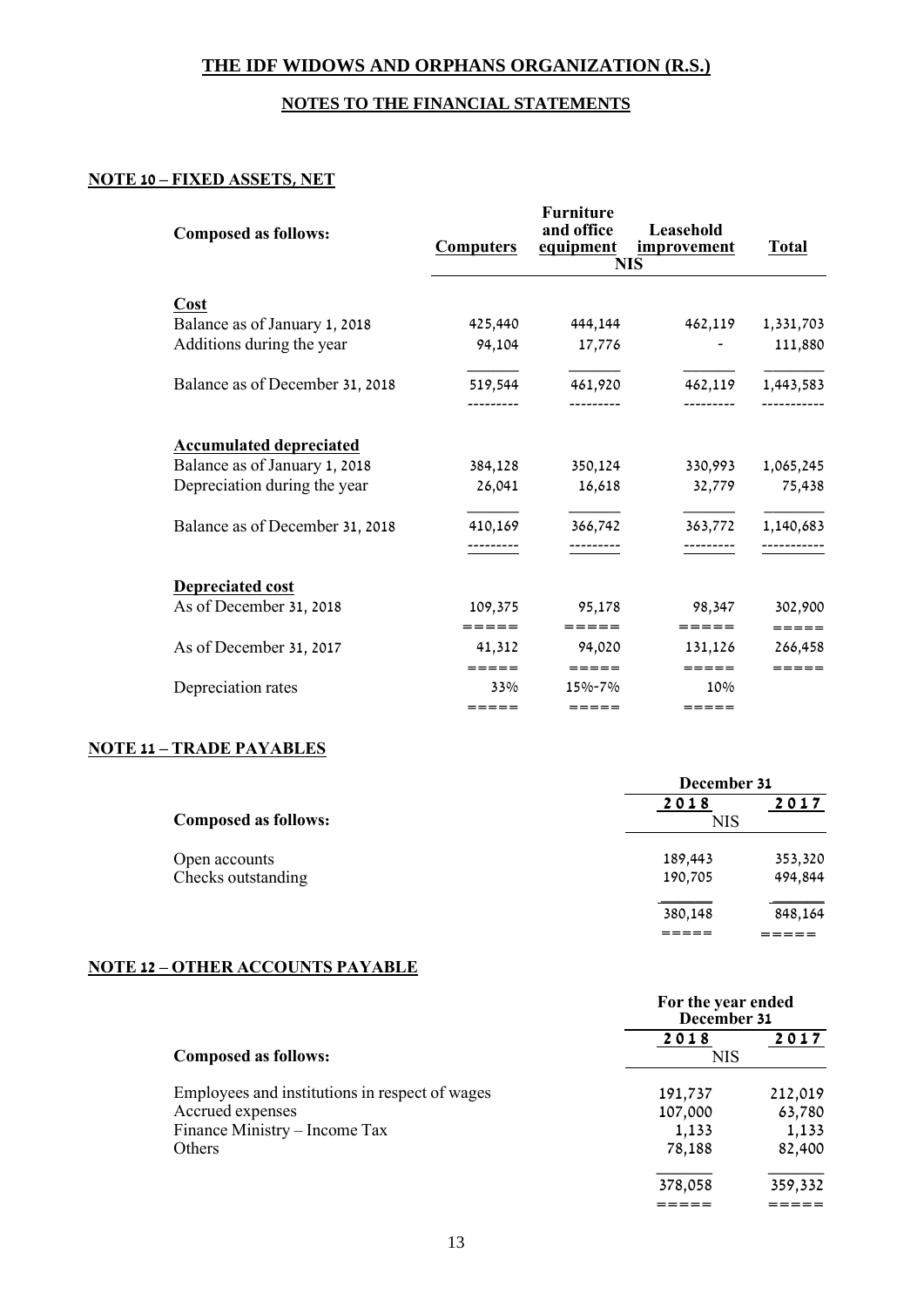### **NOTES TO THE FINANCIAL STATEMENTS**

#### **NOTE 13 – COST OF ACTIVITIES**

#### **Composed as follows:**

|                                                     | For the year ended<br>December 31 |           |
|-----------------------------------------------------|-----------------------------------|-----------|
|                                                     | 2018                              | 2017      |
|                                                     | <b>NIS</b>                        |           |
| Family events (travel, summer camps, culture, etc.) | 6,027,977                         | 4,579,420 |
| Support to the families                             | 1,009,090                         | 797,792   |
| Production of the Organization's magazine           | 289,615                           | 274,434   |
| Distribution of scholarships and wedding gifts      | 405,530                           | 331,190   |
| Payroll and related costs                           | 948,837                           | 861,347   |
| Rent and electricity                                | 343,158                           | 357,643   |
| Municipal taxes                                     | 75,044                            | 72,360    |
| Office maintenance                                  | 171,543                           | 155,516   |
| Postal fees and communications                      | 91,563                            | 46,138    |
| Car maintenance                                     | 10,227                            |           |
| Depreciation                                        | 67,894                            | 58,124    |
| Transportation and errands                          | 1,476                             | 2,625     |
|                                                     | 9,441,954                         | 7,536,589 |
|                                                     | ======                            | ======    |

#### **NOTE 14 – ADMINISTRATIVE AND GENERAL EXPENSES:**

#### **Composed as follows:**

| Composed as fonoms.                                   | For the year ended<br>December 31 |           |
|-------------------------------------------------------|-----------------------------------|-----------|
|                                                       | 2018                              | 2017      |
|                                                       | <b>NIS</b>                        |           |
| Payroll and related expenses                          | 704,342                           | 695,170   |
| Office rent and electricity                           | 38,129                            | 39,738    |
| Municipal taxes                                       | 8,338                             | 8,040     |
| Communications                                        | 10,700                            | 4,940     |
| Legal fees                                            | 106,677                           | 107,521   |
| Bookkeeping and audit                                 | 147,268                           | 158,411   |
| Strategic consulting, public relations and governance | 221,775                           | 71,303    |
| Office equipment and maintenance                      | 23,072                            | 16,708    |
| Refreshments, membership fees and seminars            | 30,765                            | 25,604    |
| Car maintenance, parking, travels and errands         | 29,138                            | 47,859    |
| Advertising                                           | 71,909                            | 80,093    |
| Office insurance                                      | 43,952                            |           |
| Officers liability insurance                          | 3,731                             | 1,663     |
| Solicitation of donations                             | 7,667                             | 9,146     |
| Depreciation                                          | 139,362                           | 111,796   |
| Miscellaneous                                         | 7,544                             | 6,458     |
|                                                       | 1,595,625                         | 1,385,903 |
|                                                       | ======                            | ======    |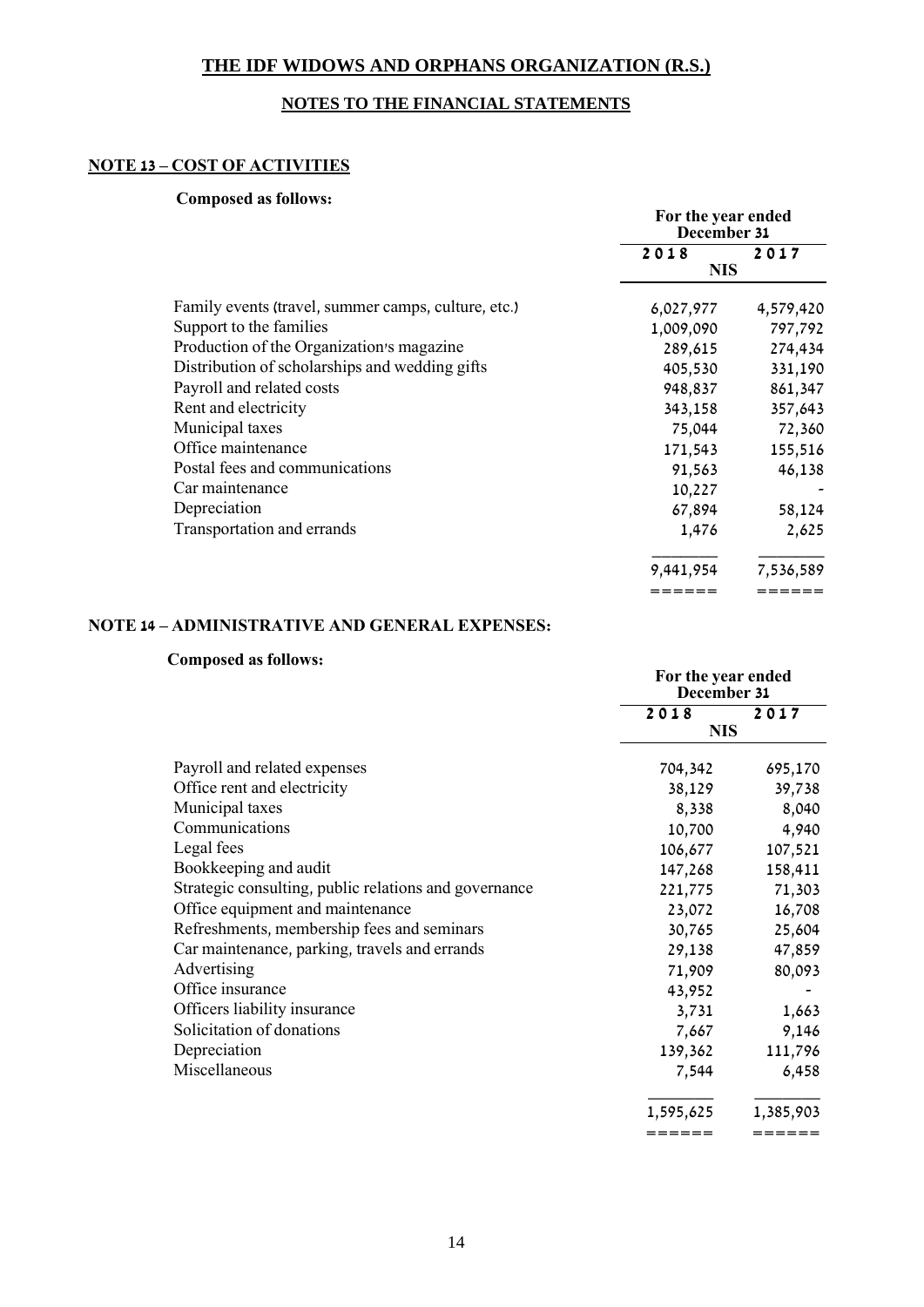## **NOTES TO THE FINANCIAL STATEMENTS**

## **NOTE 15 – FINANCING INCOME (EXPENSES), NET**

#### **Composed as follows:**

|                                                               | For the year ended<br>December 31<br><b>NIS</b> |            |
|---------------------------------------------------------------|-------------------------------------------------|------------|
|                                                               |                                                 |            |
|                                                               | 2018                                            | 2017       |
| <b>Financing income</b>                                       |                                                 |            |
| Dividend and interest income                                  | 88,282                                          | 68,677     |
| Realized gains and revaluation of marketable securities, net  |                                                 | 254,900    |
|                                                               | 88,282                                          | 323,577    |
| Less – the restricted funds' share in financing income        |                                                 | (303, 591) |
| Total financing income                                        | 88,282                                          | 19,986     |
| <b>Financing expenses</b>                                     |                                                 |            |
| Bank fees and credit card fees                                | (31, 819)                                       | 31,331)    |
| Investment consulting and management                          | 9,640)                                          | 7,250)     |
| Exchange rate difference, net                                 | 2,975                                           | 39,943)    |
| Realized losses and revaluation of marketable securities, net | (415, 511)                                      |            |
| Total financing expenses                                      | (459, 945)                                      | 78,524)    |
| Less – the restricted funds share in financing expenses       | ----------<br>276,875                           |            |
| Total financing income (expenses), net                        | . _ _ _ _ _ _ _ _<br>(94,788)                   | 58,538)    |
|                                                               | =====                                           | =====      |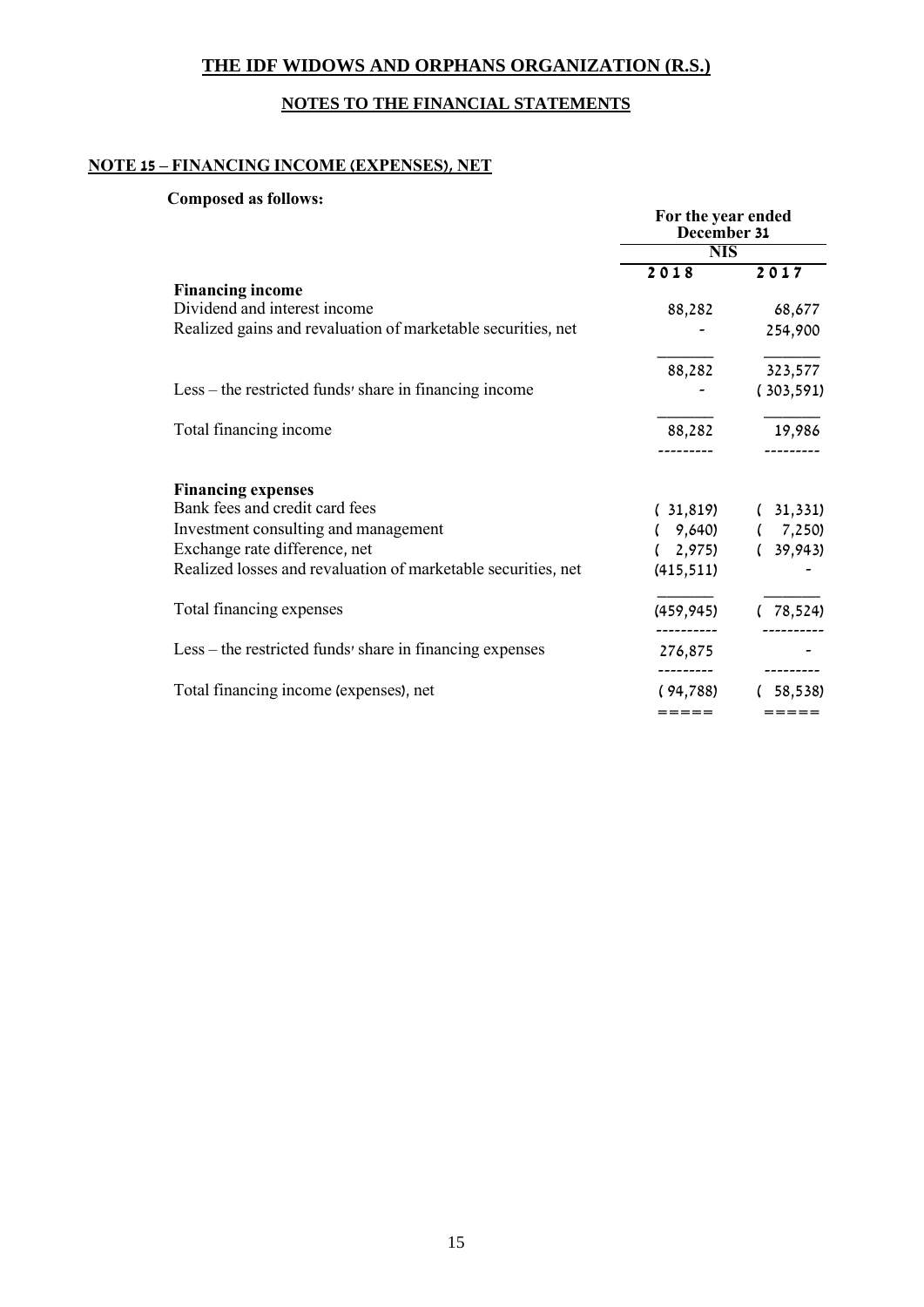#### **NOTES TO THE FINANCIAL STATEMENTS**

#### **Comparison with the Budget**

The budget was approved at a meeting of the Organization's selected representation. Budget data which are defined as "Other Information", are not audited.

|                                                          | December 31            |                          |                        |
|----------------------------------------------------------|------------------------|--------------------------|------------------------|
|                                                          | 2019                   | 2018                     | 2018                   |
|                                                          |                        | <b>NIS</b>               |                        |
|                                                          | <b>Budget</b>          | <b>Executed</b>          | <b>Budget</b>          |
| <b>Revenue from operations</b>                           |                        |                          |                        |
| Defense Ministry's appropriations                        |                        |                          |                        |
| Income from membership fees                              | 2,020,000<br>2,490,000 | 2,078,164<br>2,037,531   | 2,010,000<br>2,490,000 |
| Donations                                                | 4,997,000              |                          |                        |
| Amounts released from restricted net assets              |                        | 4,830,353                | 4,551,000              |
| Income from organizing activities                        |                        | 721,780<br>2,174,737     |                        |
| Other income                                             | 1,400,000              |                          | 2,000,000              |
|                                                          | 50,000                 |                          | 50,000                 |
|                                                          |                        |                          |                        |
|                                                          | 10,957,000             | 11,842,565               | 11,101,000             |
|                                                          | ------                 | ======                   | $= = = = = = =$        |
| <b>Expenses related to the Organization's activities</b> |                        |                          |                        |
| <b>Cost of activities</b>                                |                        |                          |                        |
| Support of the families of Organization members          | 1,820,000              | 1,936,067                | 1,955,000              |
| Events and activities for Organization members           | 5,402,000              | 5,506,530                | 5,392,000              |
| Production of the Organization's magazine                | 288,000                | 289,615                  | 245,000                |
| Payroll and related expenses                             | 900,000                | 948,837                  | 810,000                |
| Rent and electricity                                     | 350,000                | 343,158                  | 350,000                |
| Municipal taxes                                          | 90,000                 | 75,044                   | 90,000                 |
| Office and maintenance expenses                          | 170,000                | 108,178                  | 170,000                |
| Postal fees and communications                           | 140,000                | 91,563                   | 140,000                |
| Car maintenance, travels and parking                     | 55,000                 | 10,227                   | 10,000                 |
| Computer and website maintenance                         | 50,000                 | 63,365                   | 50,000                 |
| Errands                                                  | 10,000                 | 1,476                    | 10,000                 |
| Depreciation                                             |                        | 67,894                   |                        |
| Unexpected and miscellaneous expenses                    | 25,000                 | $\overline{\phantom{0}}$ | 25,000                 |
| Financing expenses, net                                  | 40,000                 | 94,788                   | 40,000                 |
| Total cost of activities                                 | 9,340,000              | 9,536,742                | 9,287,000              |
|                                                          | ======                 | ======                   | ======                 |

(\*) Income from membership fees, net, are presented after deducting membership fees totaling NIS 504,280 payable to Assistance Funds, which are classified under Temporarily Restricted Net Assets.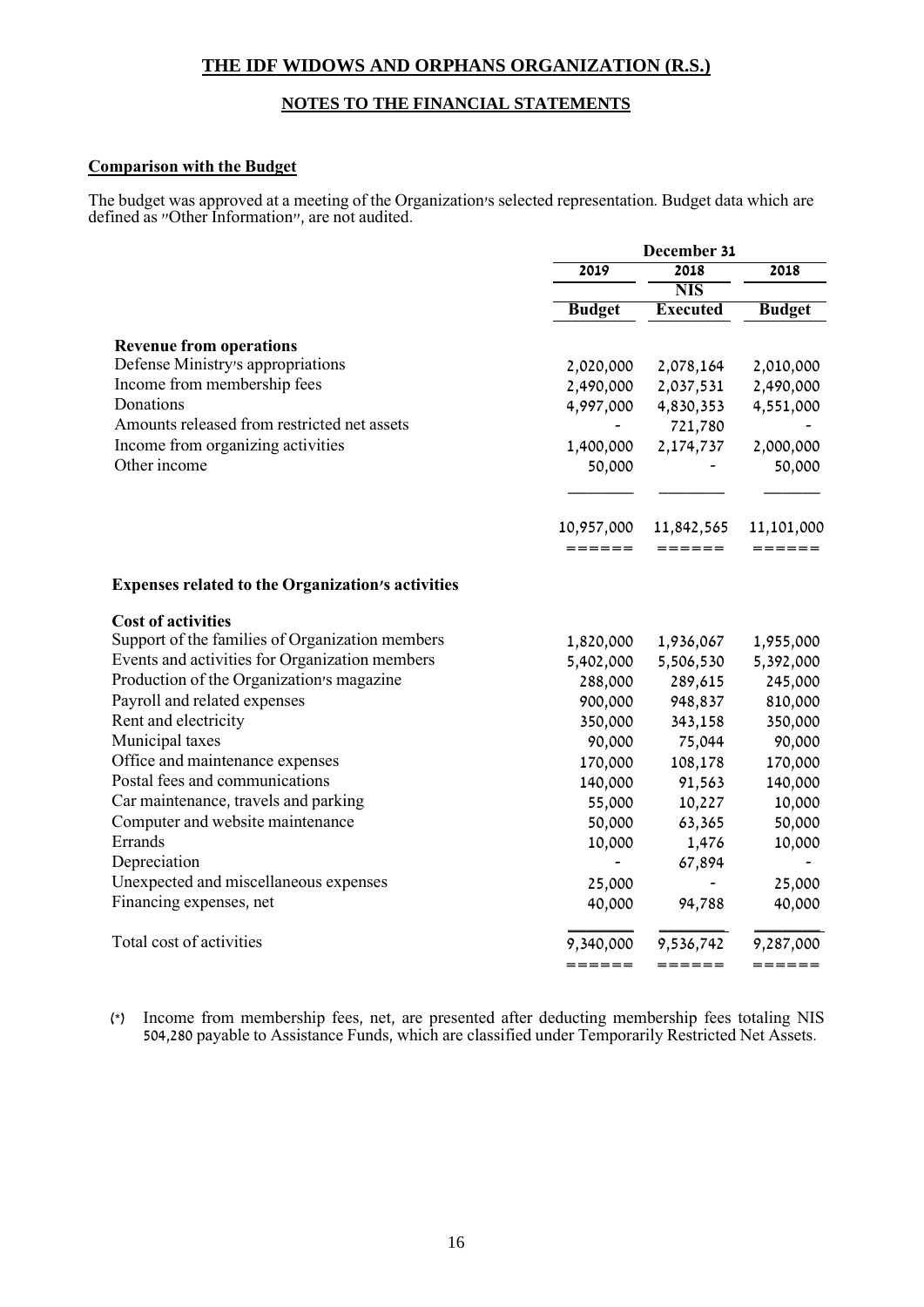## **NOTES TO THE FINANCIAL STATEMENTS**

## **Comparison with the Budget (continued):**

|                                                        | For the year ended<br>December 31 |                    |               |
|--------------------------------------------------------|-----------------------------------|--------------------|---------------|
|                                                        | 2019                              | 2018<br><b>NIS</b> | 2018          |
|                                                        | <b>Budget</b>                     | <b>Executed</b>    | <b>Budget</b> |
| <b>Administrative and general expenses</b>             |                                   |                    |               |
| Payroll and related expenses                           | 700,000                           | 652,768            | 710,000       |
| Office rent and electricity                            | 45,000                            | 38,129             | 45,000        |
| Municipal taxes                                        | 12,000                            | 8,338              | 12,000        |
| Communications                                         | 15,000                            | 10,700             | 15,000        |
| Legal fees                                             | 130,000                           | 106,677            | 130,000       |
| Bookkeeping and audit                                  | 185,000                           | 147,268            | 163,000       |
| Office equipment and maintenance                       | 40,000                            | 26,803             | 40,000        |
| Refreshments, gifts and entertainment                  | 15,000                            | 30,765             | 15,000        |
| Levies, membership fees and seminars                   | 15,000                            | 29,138             | 15,000        |
| Car maintenance, parking, travels and errands          | 49,000                            | 71,909             | 94,000        |
| Advertising                                            |                                   | 43,952             |               |
| Depreciation                                           |                                   | 7,544              |               |
| Marketing strategy                                     | 206,000                           | 221,775            | 220,000       |
| Directors' insurance                                   | 15,000                            | 7,667              | 15,000        |
| Compensation to members of the Executive Committee for |                                   |                    |               |
| meetings                                               | 70,000                            | 51,574             | 70,000        |
| Cost of soliciting donations                           | 100,000                           | 139,362            | 250,000       |
| Unexpected and miscellaneous                           | 20,000                            | 1,256              | 20,000        |
| Total administrative and general expenses              | 1,617,000                         | 1,595,625          | 1,814,000     |
| Net revenue for the year                               |                                   | 710,198            |               |
|                                                        | ======                            | ======             | ______        |